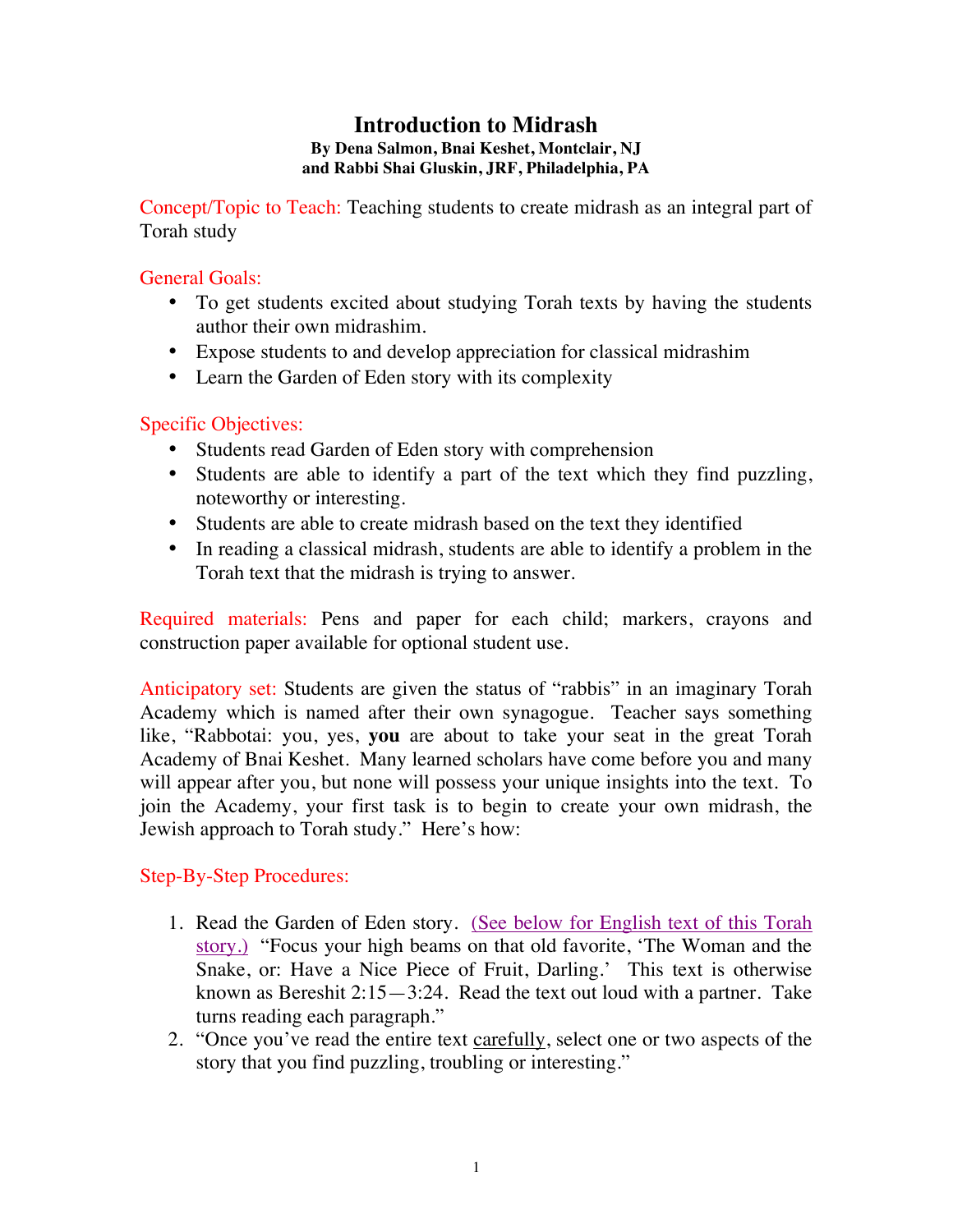- 3. "On a sheet of lined paper, put your name on the top and the verse numbers you've chosen. Then, write a summary of the verses in your own words. This will help you become more familiar with the text."
- 4. "Create your own commentary. You can do this in a number of ways (Consider letting the students work in groups if they want to):"
	- Come up with your own creative explanation as to why things happen as they do.
	- Tell the story from another point of view (such Adam's, the snake's, or God's).
	- Supply a missing piece to the text that makes it more understandable. For example, answering one or both of the following questions would provide information missing in the original text.
		- o Why is the forbidden tree called "the tree of the knowledge of good and evil" in 2:17 and "the tree in the middle of the garden" in 3:3?
		- o Why does Eve add "touch" as something she shouldn't do to the tree?
	- DIFFICULT: try to connect the story to another verse or story in the Torah in a way that sheds light on both. Or connect the story to some other story you may know about."
- 5. "Illustrate or decorate your work if you have time."
- 6. Ask students to share their work. Help the students take note of what parts of the story got the most attention. Help the students become aware of the differences and similarities of their responses.
- 7. When everyone has made his or her presentation, have the students read some traditional midrashim and compare them to their own. See the three midrashim below. Feel free to use other midrashim as examples. The midrashim below are examples of how the rabbis of old disagreed with each other on the meaning of the texts. The third midrash below explains the serpent choosing Eve because she was more gullible than Adam. Teacher and students may disagree with this midrash and they should be encouraged to voice those feelings. Just like the rabbis of old could disagree, so we can respectfully disagree with an old text, or with each other.
- 8. (Optional.) Take the results of this midrash writing exercise and turn it into a "Garden of Eden Web Site". You first make a "you-can-touch-it" web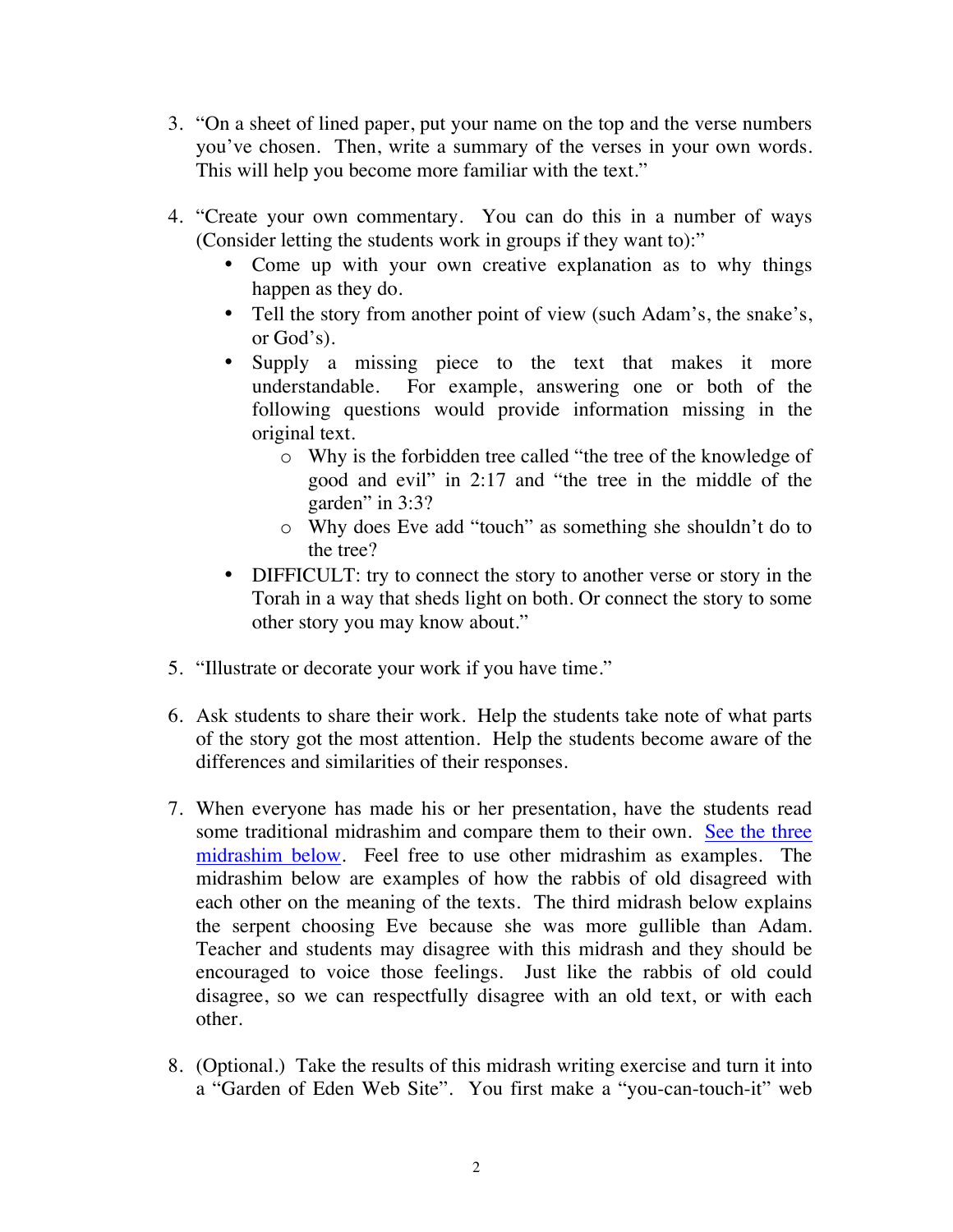site in the classroom. The "Home Page" is a poster which lists the titles each student has given to his/her work. Then you use string to make "hyperlinks" to the students midrashim that they wrote. Organize the material thematically or otherwise according to the students' ideas. Then get older kids to come in and translate this "You can-touch-it" web site into a "You-can-click-it" one. See information at http://torahquest.org for more information on this technique.

Practice: Ask students to repeat the process. Students may comment on another part of the same text or be given a new text to study. In addition, students may collaborate in groups. Students may be given the following short handout when writing midrashim independently:

- 1. Read the text.
- 2. Find a problem or interesting part.
- 3. Summarize the problem or interesting text.
- 4. Ask questions of the text.
- 5. Write midrash which seeks to do one or more of the following:
	- a. Explain
	- b. Retell from different point of view
	- c. Fills in missing pieces
	- d. Bring humor
	- e. Connect story, verse or words to something else.

Closure: Ask the students to reflect on the process. What parts of the exercise were hard, easy, most interesting? Emphasize to the students that they are joining a great Jewish tradition of becoming commentators on the Torah. You may then conclude with: "You have succeeded well as rabbis in the Bnai Keshet House of Study. You have studied the text with great concentration. You have asked difficult questions and posed your own answers. You have noticed holes in the text, but you have dutifully and playfully filled them in. You have disagreed with each other and with the sages, but this was always done with respect. You are seeking the truth, and your search must be honest. Go out into the world and live, for this will aid your wisdom. I look forward to welcoming you back next week."

Assessment Based On Objectives: Student performance during the exercise will determine achievement of objectives. Students should be able to produce a written midrash which has some connection to the main text. An associative connection to the main text without a clear coherence is fine. The classic midrashim often had limited or obtuse connections to the main text.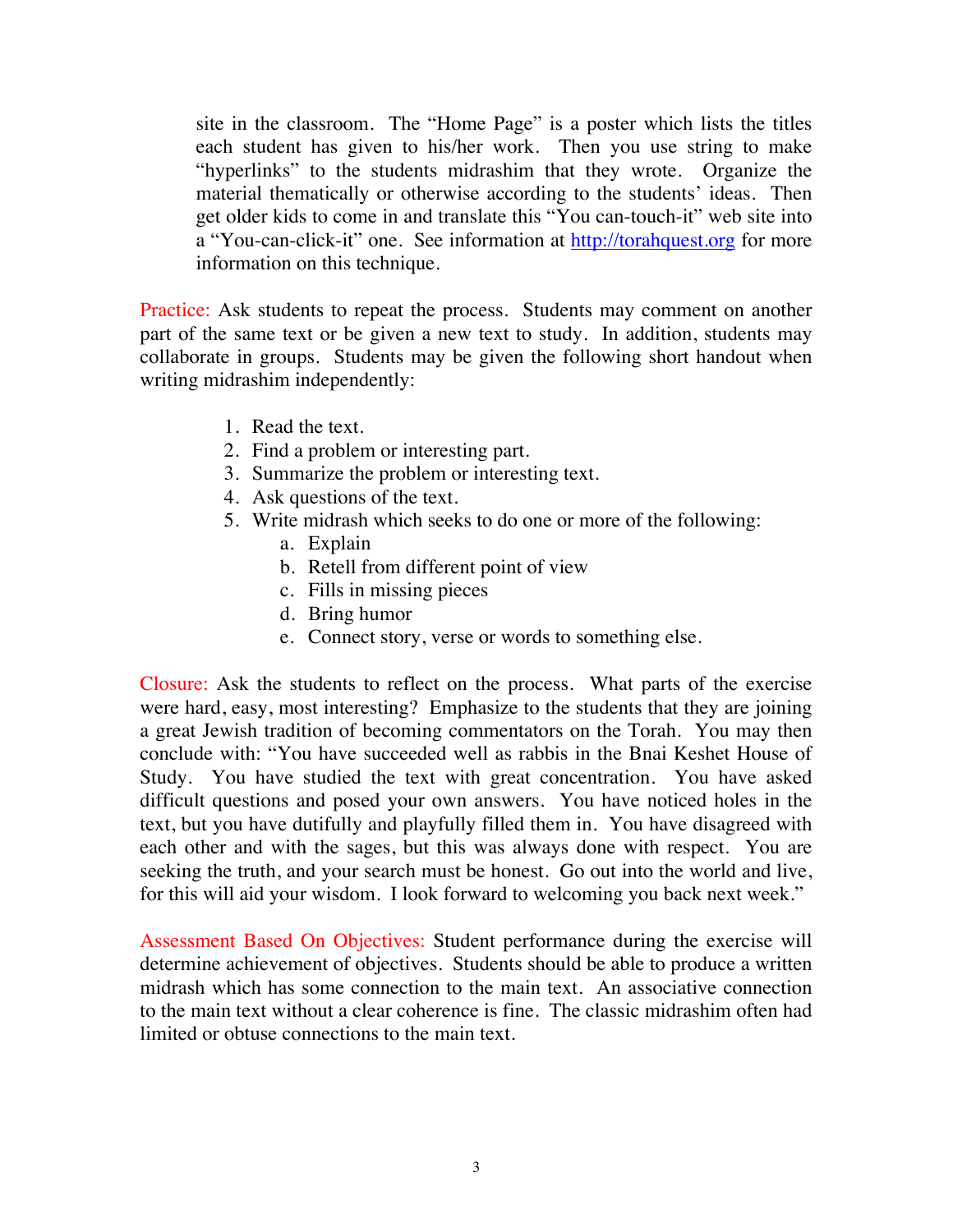### Examples from Classical Midrashim

#### From Genesis Rabba 15:7, What Kind of Tree Was It?

What kind of tree did Adam and Eve eat of? Wheat, according to R. Meir. When a man has no understanding, people say of him: He has never put bread [the source of wisdom] into his mouth. Rabbi. Samuel son of Rabbi Isaac put the following question to Rabbi Ze'era: "How can you say it was wheat?" "Nevertheless, it was so," R. Ze'era replied. R. Samuel argued: "But Scripture speaks of a tree." R. Ze'era replied: "In the Garden of Eden stalks of wheat were like trees, for they grew to the height of cedars of Lebanon."

Adam ate grapes, according to R. Judah bar llai, for Scripture says, "Grapes of pain, they have clusters of bitterness" (Deut. 32:32)-those grape clusters brought bitterness into the world.

According to R. Abba of Acco, it was the etrog, for it is said, "And the woman saw that the tree [its wood] was good for food" (Gen. 3:6). Go forth and see what tree there is whose wood, like its fruit, may be eaten. You will find none but the etrog.

The sages taught in the name of Rabbi Joshua ben Levi, "Heaven forbid [that we should try to guess the identity of the tree.] The Holy One did not reveal it, nor will God reveal it, for God who is everywhere saves [the honor of a tree, even as he saves] man's honor.

### From Genesis Rabba 19:3, Where Was Adam?

"And the woman said unto the serpent" (Gen. 3:2). Now, where was Adam during this conversation? Abba bar Guria said: He had fallen asleep. But the sages said: At that time the Holy One was taking him around the entire world, saying to him, "Here is a place fit for planting trees, here is a place fit for sowing grains."

#### From Genesis Rabba 19:4, Why Did the Serpent Go to Eve?

"Now the serpent was very shrewd." (Gen 3:1). The serpent reasoned to himself: If I go and speak to Adam, I know that he will not listen to me, for it is difficult to lead a man away from his own mind. So I shall go and speak to Eve, for I know that she will listen to me, since women are lightheaded and easily led by everybody.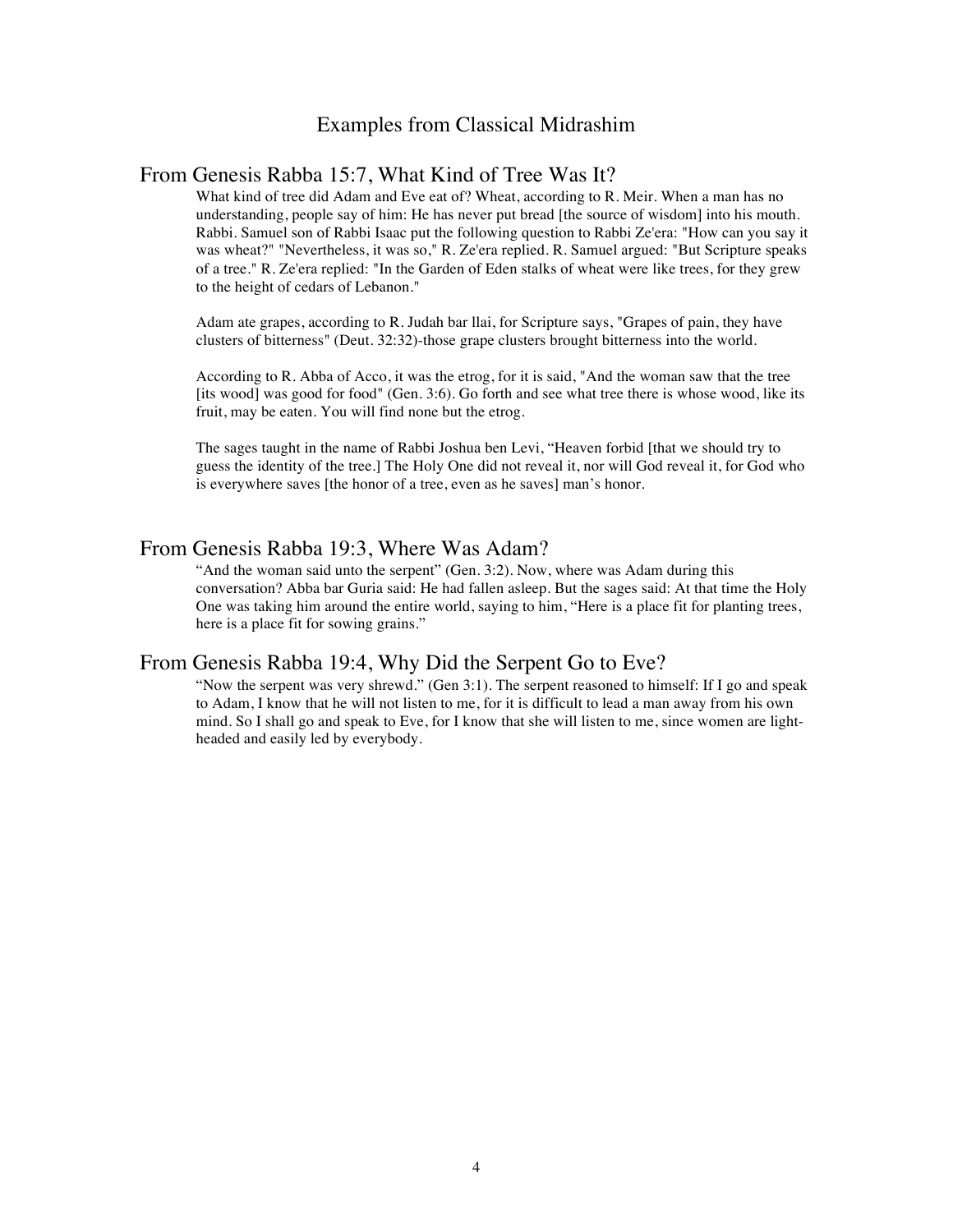#### **Adam and Eve in the Garden of Eden from Genesis 2:15 – 3:24**

*Chapter 2:15:* The Adonai God took the man and put him in the garden of Eden to till it and care for it. *16:* And the Adonai God commanded the man, saying, "You may freely eat of every tree of the garden; *17:* but of the tree of the knowledge of good and evil you shall not eat, for in the day that you eat of it you shall die."

*18:* Then the Adonai God said, "It is not good that the man should be alone; I will make him a helper opposite of him." *19:* So out of the ground the Adonai God formed every beast of the field and every bird of the air, and brought them to the man to see what he would call them; and whatever the man called every living creature, that was its name. *20:* The man gave names to all cattle, and to the birds of the air, and to every beast of the field; but for the man there was not found a helper fit for him.

*21:* So the Adonai God caused a deep sleep to fall upon the man, and while he slept took one of his ribs and closed up its place with flesh; *22:* and the rib which the Adonai God had taken from the man he made into a woman and brought her to the man. *23:* Then the man said, "This at last is bone of my bones and flesh of my flesh; she shall be called Woman, because she was taken out of Man." *24:* Therefore a man leaves his father and his mother and cleaves to his wife, and they become one flesh.

*25:* And the man and his wife were both naked, and were not ashamed.

Chapter 3:*1:* Now the serpent was more shrewd than any other wild creature that the Adonai God had made. He said to the woman, "Did God say, `You shall not eat of any tree of the garden'?" *2:* And the woman said to the serpent, "We may eat of the fruit of the trees of the garden; *3:* but God said, `You shall not eat of the fruit of the tree which is in the middle of the garden, neither shall you touch it, or you die.'" *4:* But the serpent said to the woman, "You will not die. *5:* For God knows that when you eat of it your eyes will be opened, and you will be like God, knowing good and evil."

*6:* So when the woman saw that the tree was good for food, and that it was a delight to the eyes, and that the tree was to be desired to make one wise, she took of its fruit and ate; and she also gave some to her man, and he ate. *7:* Then the eyes of both were opened, and they knew that they were naked; and they sewed fig leaves together and made themselves clothes.

*8:* They heard the sound of the Adonai God walking in the garden in the cool of the day, and the man and his woman hid themselves from the presence of the Adonai God among the trees of the garden. *9:* But the Adonai God called to the man, and said to him, "Where are you?" *10:* And he said, "I heard the sound of you in the garden, and I was afraid, because I was naked; and I hid myself."

*11:* [God] said, "Who told you that you were naked? Have you eaten of the tree of which I commanded you not to eat?" *12:* The man said, "The woman whom you put here with me, she gave me fruit of the tree, and I ate."

*13:* Then the Adonai God said to the woman, "What is this that you have done?" The woman said, "The serpent tricked me, and I ate."

*14:* The Adonai God said to the serpent, "Because you have done this, cursed are you above all cattle, and above all wild animals; upon your belly you shall go, and dust you shall eat all the days of your life. *15:* I will put hatred between you and the woman, and between your children and her children; they shall bruise your head, and you shall bruise their heels."